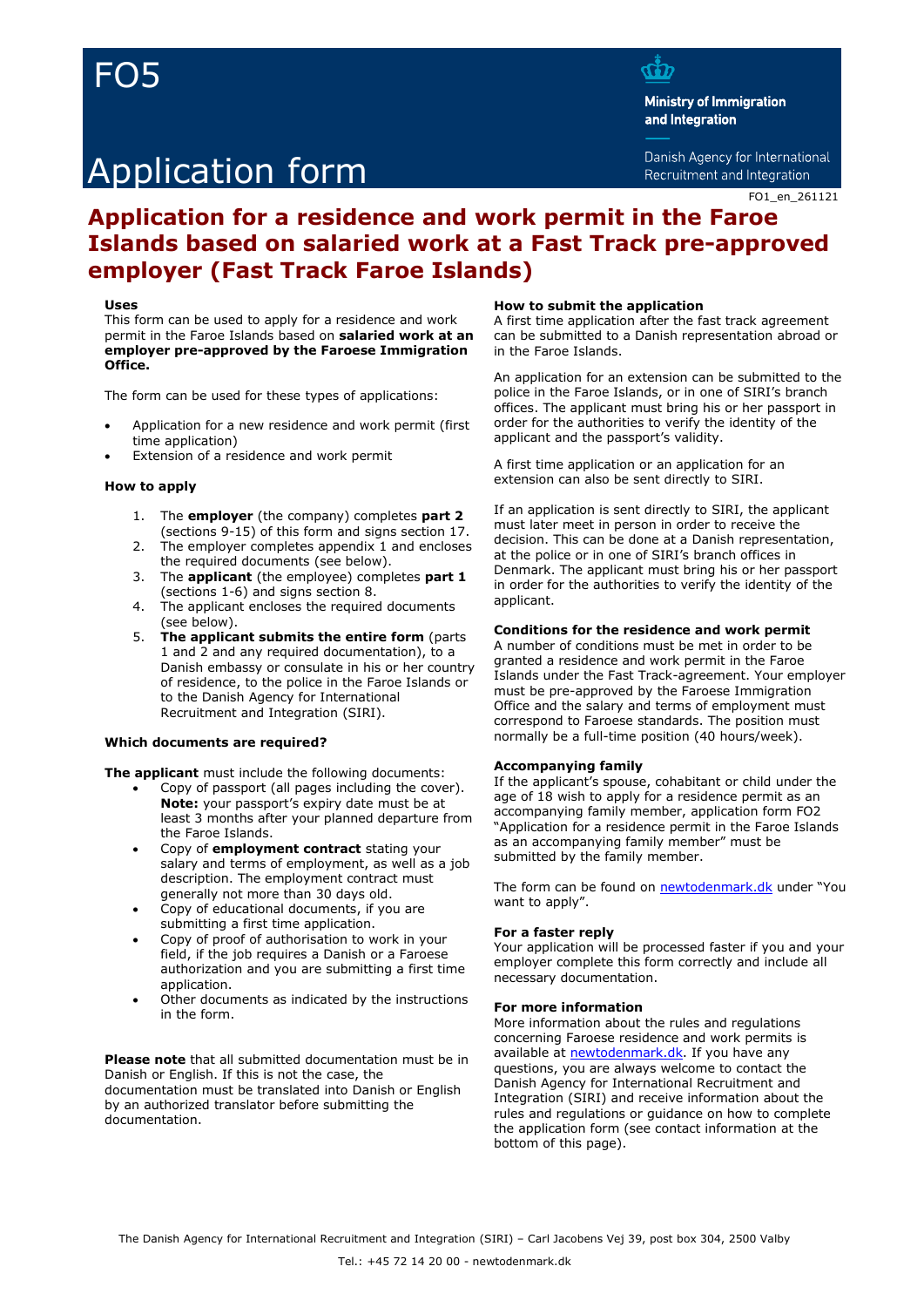## **For official use only**

Date received Received by (name stamp and signature)

Authority (stamp) Personal ID

FO1\_en\_2601121

### **Application for a residence and work permit in the Faroe Islands based on salaried work at a Fast Track pre-approved employer**

## **Part 1** – to be completed by the applicant (the employee)

| 1. Applicant                                                                                                                                                                                                                                                                                                                                                                                         | PLEASE COMPLETE IN CAPITAL LETTERS                 |  |
|------------------------------------------------------------------------------------------------------------------------------------------------------------------------------------------------------------------------------------------------------------------------------------------------------------------------------------------------------------------------------------------------------|----------------------------------------------------|--|
| Surname                                                                                                                                                                                                                                                                                                                                                                                              | Former surname (if applicable)                     |  |
| Given name(s)                                                                                                                                                                                                                                                                                                                                                                                        |                                                    |  |
| Nationality                                                                                                                                                                                                                                                                                                                                                                                          | Previous nationality (if applicable)               |  |
| Date of birth (day, month, year)                                                                                                                                                                                                                                                                                                                                                                     | Personal Faroese ID-number (P-tal) (if applicable) |  |
| Personal ID (if applicable)                                                                                                                                                                                                                                                                                                                                                                          | Gender<br>$\Box$ Male<br>I Female                  |  |
| Country of birth                                                                                                                                                                                                                                                                                                                                                                                     |                                                    |  |
| Marital status                                                                                                                                                                                                                                                                                                                                                                                       |                                                    |  |
| $\Box$ Single<br>$\Box$ Divorced $\Box$ Widowed<br>$\Box$ Married                                                                                                                                                                                                                                                                                                                                    | $\Box$ Cohabiting                                  |  |
| Address in home country (street and number)                                                                                                                                                                                                                                                                                                                                                          | Postal code, city/town and country                 |  |
| Telephone number                                                                                                                                                                                                                                                                                                                                                                                     | Email address                                      |  |
| If you are already in the Faroe Islands, you must answer the questions below regarding date of entry, address<br>and contact information in The Faroe Islands.                                                                                                                                                                                                                                       |                                                    |  |
| Please note: If you enter an address in the Faroe Islands below and the authorities have verified your identity when<br>you submitted your application, our decision will be sent by post to your address in the Faroe Islands. If you enter an<br>address below and the authorities have not yet verified your identity, you will be notified as to where and when you<br>can collect our decision. |                                                    |  |
| Important: You must inform SIRI if you change your address or if your contact information changes.                                                                                                                                                                                                                                                                                                   |                                                    |  |
| Date of entry into the Faroe Islands                                                                                                                                                                                                                                                                                                                                                                 |                                                    |  |
| Address in the Faroe Islands (street and number)                                                                                                                                                                                                                                                                                                                                                     | $C/O$ (name)                                       |  |
| Post box                                                                                                                                                                                                                                                                                                                                                                                             | Postal code and city/town                          |  |
| Telephone number                                                                                                                                                                                                                                                                                                                                                                                     |                                                    |  |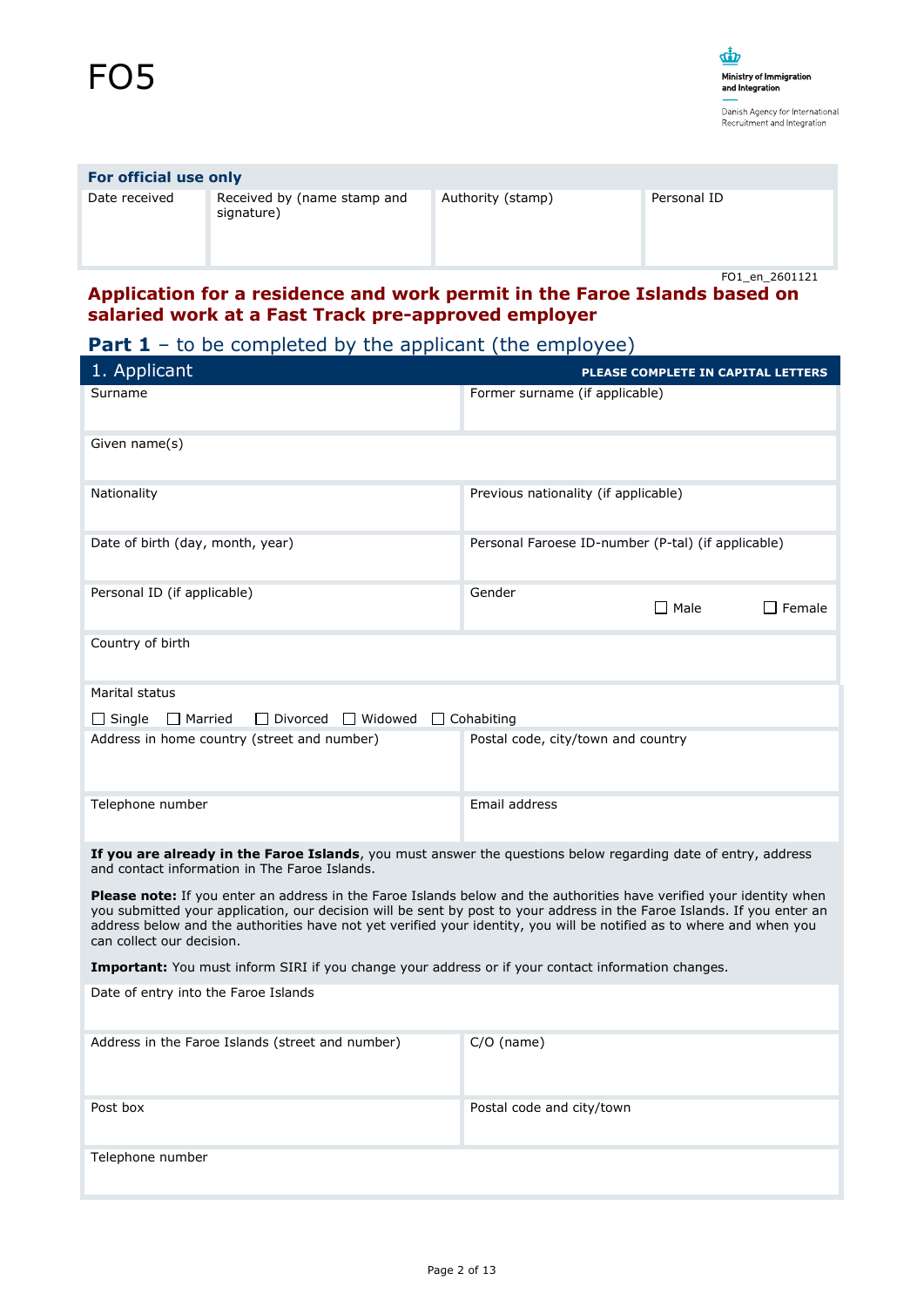#### 2. Information about the applicant's passport **PLEASE COMPLETE IN CAPITAL LETTERS**

Your passport's expiry date must be at least **three months** after your planned departure from the Faroe Islands. You can only be granted a residence and work permit valid up until three months before the expiry date of your passport.

| Passport number |  |
|-----------------|--|
|-----------------|--|

Date of expiry (day, month, year)

### 3. The reason for the application

You must state the reason for your application. Depending on the reason for the application, you must complete different sections in the application form. Follow the instructions in the form.

The reason for the application is also important when your employer completes part 2 of the application. You must therefore inform your employer of your answer below.

What is the reason for your application? **(tick one box only)**

 $\Box$  I want to apply for a residence and work permit in the Faroe Islands based on salaried work at a fast track preapproved employer (Fast Track Faroe Islands). I have **not previously had a residence and work permit** in the Faroe Islands based on salaried work (first time application).

*\_\_\_\_\_\_\_\_\_\_\_\_\_\_\_\_\_\_\_\_\_\_\_\_\_\_\_\_\_\_\_\_\_\_\_\_\_\_\_\_\_\_\_\_\_\_\_\_\_\_\_\_\_\_\_\_\_\_\_\_\_\_\_\_\_\_\_\_\_\_\_\_\_*

> Go to section 4

,

I have a **new employer in the Faroe Islands who has been pre-approved according to the Fast Track Agreement** and want to apply for a new residence and work permit in the Faroe Islands based on salaried work (first time application).

*\_\_\_\_\_\_\_\_\_\_\_\_\_\_\_\_\_\_\_\_\_\_\_\_\_\_\_\_\_\_\_\_\_\_\_\_\_\_\_\_\_\_\_\_\_\_\_\_\_\_\_\_\_\_\_\_\_\_\_\_\_\_\_\_\_\_\_\_\_\_\_\_\_\_\_\_\_\_\_\_\_\_\_\_\_\_\_\_\_\_\_\_\_\_*

*\_\_\_\_\_\_\_\_\_\_\_\_\_\_\_\_\_\_\_\_\_\_\_\_\_\_\_\_\_\_\_\_\_\_\_\_\_\_\_\_\_\_\_\_\_\_\_\_\_\_\_\_\_\_\_\_\_\_\_\_\_\_\_\_\_\_\_\_\_\_\_\_\_\_\_\_\_\_\_\_\_\_\_\_\_\_\_\_\_\_\_\_\_\_\_\_\_\_\_\_\_\_\_\_\_\_\_\_\_\_\_\_\_\_\_\_\_\_\_\_\_\_\_\_*

> Go to section 4

I want to **extend my residence and work permit** based om my continued salaried work with my current employer (extension).

> Go to section 5

#### 4. Applicant's educational and work history **PLEASE COMPLETE IN CAPITAL LETTERS**

You should only complete section 4 if you are submitting a **first time application**. If you are applying for an extension, you should go to section 5.

The questions below relate to your educational and work history. The questions are asked because residence and work permits are normally only issued to applicants with special qualifications, or if professional or labour market considerations warrant a residence and work permit.

| Vocational training                                                                                                                                                                                                            | Number of years                                                                  | Has the programme been completed?<br>$\Box$ Yes<br>$\Box$ No |  |
|--------------------------------------------------------------------------------------------------------------------------------------------------------------------------------------------------------------------------------|----------------------------------------------------------------------------------|--------------------------------------------------------------|--|
| $\Box$ Post-secondary education                                                                                                                                                                                                | Number of years                                                                  | Has the programme been completed?<br>$\Box$ Yes<br>$\Box$ No |  |
|                                                                                                                                                                                                                                | Have you completed training/education relevant to the job you have been offered? | $\Box$ No<br>LI Yes                                          |  |
| If yes, state your field of study and when you finished:                                                                                                                                                                       |                                                                                  |                                                              |  |
| Field: The contract of the contract of the contract of the contract of the contract of the contract of the contract of the contract of the contract of the contract of the contract of the contract of the contract of the con |                                                                                  |                                                              |  |
|                                                                                                                                                                                                                                |                                                                                  |                                                              |  |
| Please include a copy of your diploma.                                                                                                                                                                                         |                                                                                  |                                                              |  |
| Work history (state name and<br>address of your previous employers)                                                                                                                                                            | Period of employment<br>$(from - to)$                                            | Short job description                                        |  |
|                                                                                                                                                                                                                                |                                                                                  |                                                              |  |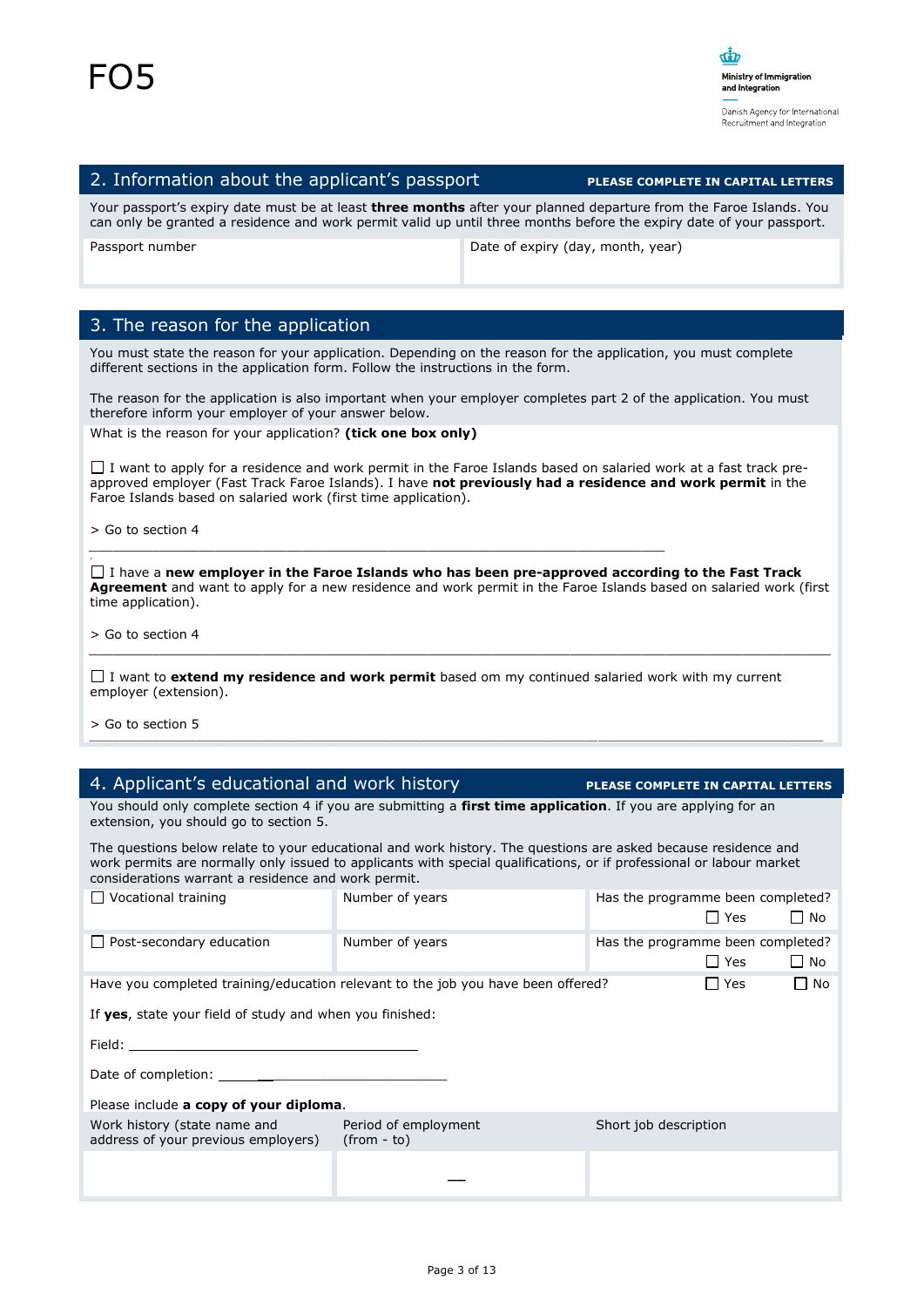

| Other qualifications or areas of study etc. relevant for the job you have been offered: |  |            |           |
|-----------------------------------------------------------------------------------------|--|------------|-----------|
| Does the offered job require Danish or Faroese authorisation?<br>.                      |  | $\Box$ Yes | $\Box$ No |

If **yes**, you must **include documentation of your authorisation.**

#### 5. Sworn declaration that you continue to meet the terms of your residence permit **PLEASE COMPLETE IN CAPITAL LETTERS**

You **only** need to complete Section 5 if you are applying for an **extension** of your residence and work permit. If you are applying for a new residence and work permit, skip and continue with Section 6.

In order to qualify for an extension of your residence permit, you must continue to meet the terms of your current residence permit.

This means that

- your job position and place of work must have remained unchanged throughout your employment,
- you must have worked and received your salary throughout your employment and
- your salary and terms of employment must remain unchanged.

#### **You must enclose the following with your application:**

- a copy of your current employment contract including any later additions and
- documentation of received salary for the period since your previous residence and work permit.

Below you must declare whether you continue to meet these conditions

If you are unsure whether your salary and terms of employment, your job position or your place of work has changed please check box B. You are required to enclose your current employment contract, which contains information about your salary and terms of employment.

(Tick only one box)

**A.** I solemnly swear that my salary and terms of employment, my job and my place of work remain the same.

**B.** I am unsure whether my salary and terms of employment, my job or my place of work has changed.

**Note:** If your salary or terms of employment, your job or place of work has changed, then you need to apply for a new residence and work permit under section 3.

You must also inform us whether you have been residing outside the Faroe Islands for extended periods of time (more than 1 month) and what the purpose of your stay abroad was.

**(Tick one box only)**

**C.** I have **not** been residing outside the Faroe Islands for one or several periods of time exceeding 1 month.

**D.** I have been residing outside the Faroe Islands for one or several periods of time exceeding 1 month.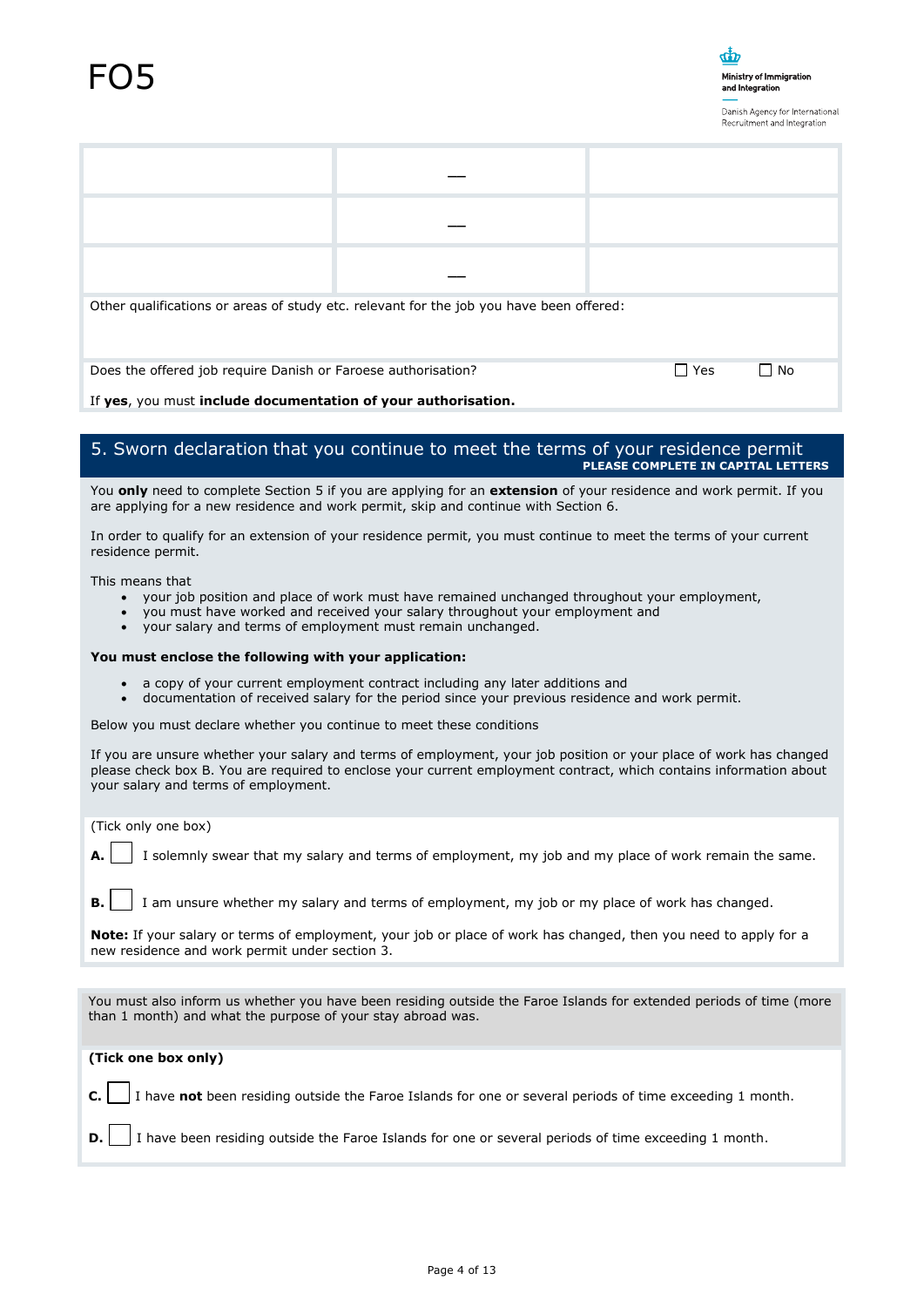If you have ticked box D, you must inform us of the length and purpose of your stay abroad:

#### 6. Applicant's comments **PLEASE COMPLETE IN CAPITAL LETTERS**

#### 7. Sworn declaration

#### **A. Sworn declaration of correctness**

I solemnly swear that the information I have given in this application is correct and complete. If the information is found to be false or incomplete, I am subject to the following penalties:

- Fine or imprisonment of up to two years.
- I can be required by law to repay the expenses incurred by the Danish state as a consequence of the false or incomplete information.
- My residence permit can be revoked.

#### **B. Declaration of consent to allow authorities to gather necessary information**

I consent to let the Danish Agency for International Recruitment and Integration (SIRI) pass on and obtain information about my private affairs for the purpose of processing my application. Information can be passed on to or obtained from other Faroese, Danish and foreign public authorities, including the police authorities. Such information includes:

- Any previous criminal proceedings against me.
- My family relations.
- Verification that the documents submitted with my application are genuine.

I also consent to let authorities contacted by SIRI while processing my application gather information about my private affairs for use in responding to the enquiry. This includes the Faroese Government.

#### **C. Declaration of consent to allow the authorities release of information about my application to my reference**

I give my permission to SIRI and the Faroese Government to release information about me, including personal information, to my reference (e.g. employer or place of study) and/or its representative, if it is deemed necessary for processing my application.

I also give permission to SIRI and the Faroese Government to gather information about me, including personal information, from my reference and/or its representative, if it is deemed necessary for processing my application.

#### **D. Notification that employee and employer are subject to punishment if the employee works without a valid work permit**

If a foreign employee works illegally in the Faroe Islands, i.e. without a valid work permit, both employer and employee are subject to punishment.

#### **E. Notification that information can be released to Danish intelligence agencies and prosecuting authorities**

The information and documents that you submit with your application can be passed on to Danish intelligence agencies and the public prosecuting authority. This process can be initiated by SIRI, Danish intelligence agencies or the public prosecutor.

The prosecuting authority will be able to use the information to evaluate whether there are grounds for prosecuting you for crimes committed in or outside Denmark or the Faroe Islands, to identify victims of or witnesses to a specific crime, or to aid foreign law enforcement agencies.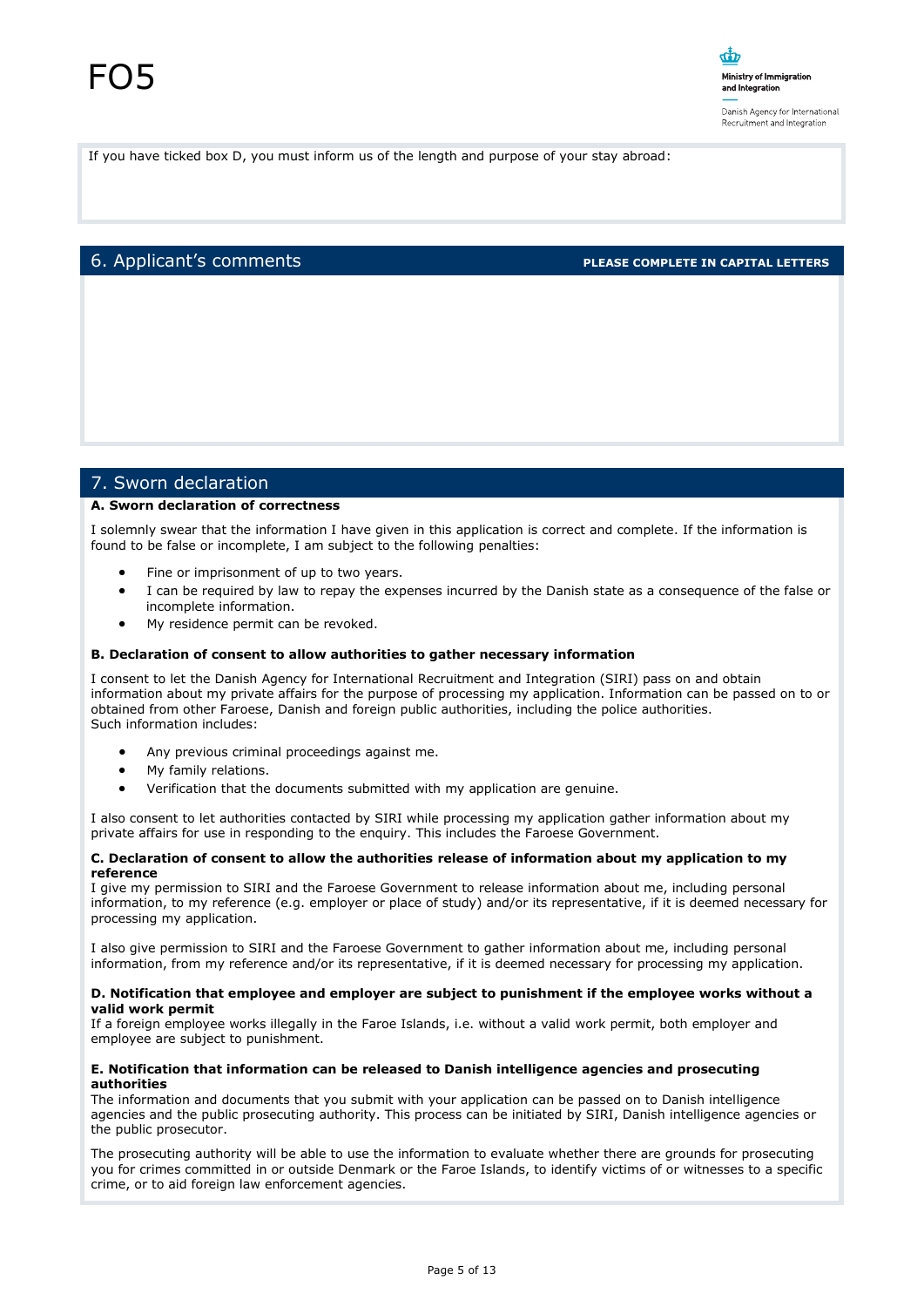#### **F. Notification that some information will be released to Faroese authorities**

SIRI is permitted to release certain information to the Faroese Government or to the Faroese Police. Such information includes:

ന്മ

Ministry of Immigration and Integration

Danish Agency for International Recruitment and Integration

- the grounds for issuing you a residence permit
- any waivers to the conditions for your residence and work permit granted

The police will be informed if:

- Your residence and work permit is revoked or not extended.
- Your residence and work permit lapses at some point in the future.
- Your are granted a permanent residence permit.

#### **G. Notification that Danish authorities will register information about you and your private affairs**

The information you submit when applying for a residence permit will be entered in SIRI's registers. The same holds true for information submitted when applying to extend your residence permit in the Faroe Islands.

The information in SIRI's registers will be used to answer questions relating to your residence in the Faroe Islands. The Danish Immigration Service (record keeping), the police (record keeping and verification) and the Ministry of Immigration and Integration (processing of appeals) will have access to the information about you contained in SIRI's registers

Other authorities or organisations will receive information about you from SIRI's registers if the information is necessary to address questions about your residence in the Faroe Islands.

You are obliged to provide the information necessary for deciding whether you are eligible for a residence permit in the Faroe Islands.

You are entitled to access information about yourself in SIRI's registers, and you are entitled to object to any information which you believe to be incorrect. Contact the Danish Agency for International Recruitment and Integration (SIRI), Carl Jacobsens Vej 39, P.O. box 304, 2500 Valby, if we are to correct, delete or block information, which proves to be incorrect.

#### **H. Verification of the information you submit**

SIRI may seek to verify the accuracy of the information included in your application. This may happen while your application is being reviewed or after you have received your residence permit.

Verification may involve contacting other authorities.

Should authorities seek to verify your information, you may be asked to provide supplementary information.

#### **I. Information on how we process your personal data**

SIRI is obliged to inform you how we process your data and to inform you of your rights in regard to how we process your data.

#### **Data controller**

SIRI is the data controller and responsible for processing the personal data given in this application form and the data provided about you during the processing of the case. You can contact the agency by writing to the following address: The Danish Agency for International Recruitment and Integration (SIRI), Carl Jacobsens Vej 39, PO box 304, 2500 Valby or through our contact form on newtodenmark.dk/SIRI-contactform.

#### **Data protection officer**

You can contact our data protection officer by writing to the aforementioned address (Att. Data protection officer) or by using our contact form at newtodenmark.dk/SIRI-contactform. You can read more about SIRI as data controller and about SIRI's data protection officer on newtodenmark.dk/personaldata.

**Purpose and legal basis** The personal data you provide to SIRI is collected and used:

- to process your application for a residence and/or work permit in Greenland
- in any later application for an extension or for a new residence and/or work permit in Greenland
- for verification and spot checks of the conditions for your residence and/or work in Greenland

The legal basis for processing your personal data is:

- The Danish Aliens Act, in particular chapter 1 on the entry and residence of aliens in Denmark.
- The General Data Protection Regulation (GDPR), article 6.1 (c) (relating to the processing of data in order to comply with the legal obligation to which the controller is subject) and 6.1 (e) (relating to the exercise of official authority vested in SIRI by the Aliens Act).
- The General Data Protection Regulation (GDPR), article 9.2 (f) (relating to the necessity of processing in order to establish, exercise or defend legal claims).
- The Danish Data Protection Act section 8 (relating to the official authority only being allowed to process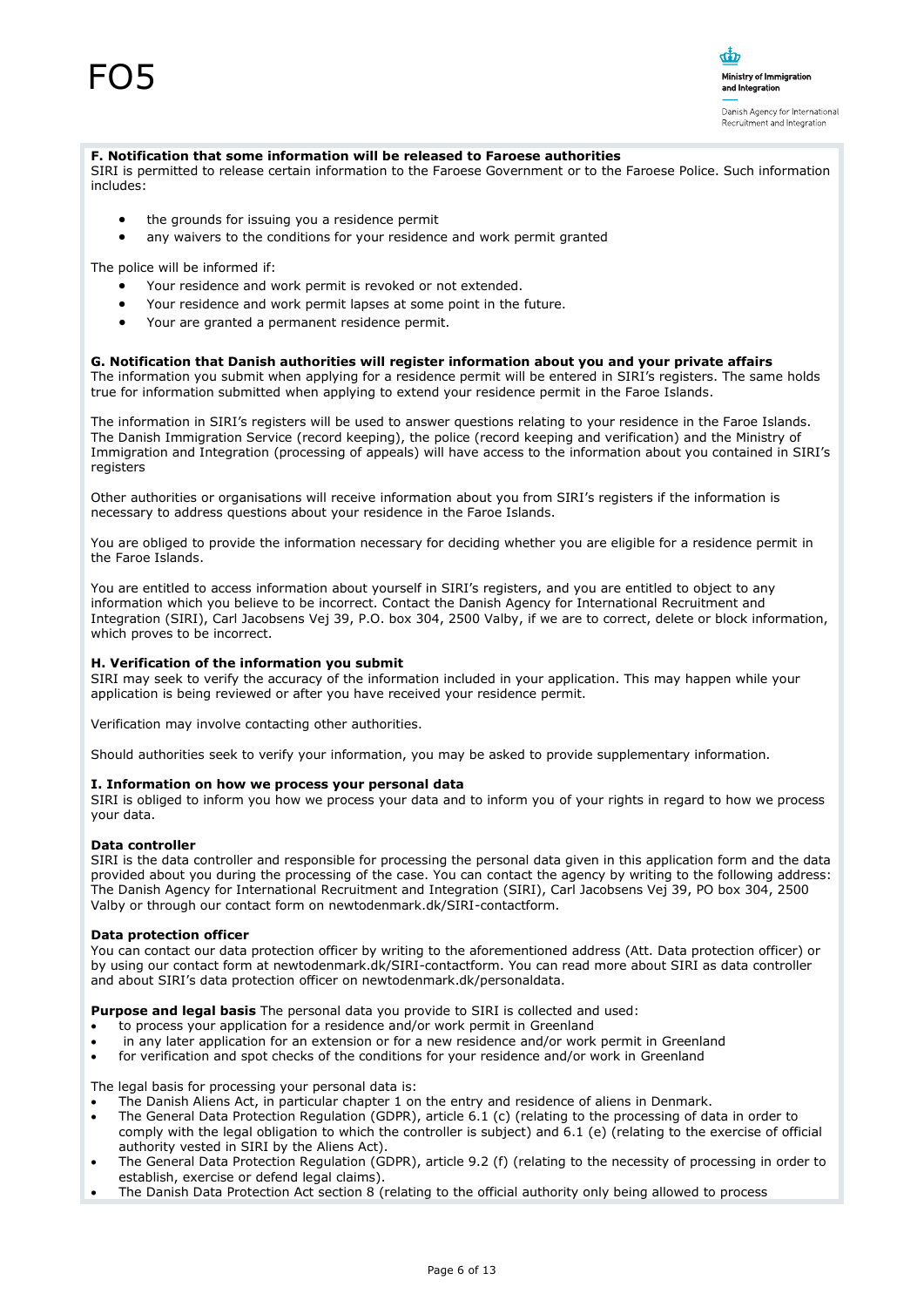

information about criminal offences if it is necessary for tasks of that official authority).

The information you give or have given in connection with your application will be registered in the registers of Danish immigration authorities. The same holds true for any information you later give in connection with an application to extend your residence permit or for a new residence and/or work permit in Greenland.

Some of your data will be registered in the Civil Registration System (CPR). This will in some instances happen immediately when you are granted a permit. In other situations the registration will take place only when you take up residence in Greenland.

#### **We process the following categories of data about you:**

- General personal data, such as: information about your name, possible civil registration number (CPR-number), citizenship, occupation, education, marital status, financial information and whether you have committed any legally punishable offences
- Sensitive personal data, such as: health information and biometric data collected for the purpose of establishing your identity.

#### **We can disclose your data to the following recipients**

SIRI can pass on your data to your sponsor (e.g. your employer, place of study, host or family member), the Government of Greenland, municipal authorities, the police, the Danish Security and Intelligence Service and the Danish Defence Intelligence Service, the public prosecutor, the Immigration Appeals Board, the Refugee Appeals Board, the Ministry of Immigration and Integration, the Danish immigration Service, the Danish Return Agency, the Danish Agency for Labour Market and Recruitment, the Regional Labour Market Councils, the Ministry of Foreign Affairs of Denmark and The Danish Parliament.

In isolated cases, SIRI also passes on your data to other public authorities, private sector organizations and foreign organizations and authorities when it is necessary to exercise our official authority.

Furthermore, data from SIRIs registers and the CPR register are shared with other relevant authorities or organisations via the Aliens Information Portal (Udlændingeinformationsportalen) if they need the data in order to process aspects of your stay in Greenland.

SIRI shares data when it is necessary in order to exercise our official authority, including when we are legally obliged to share information.

If you lose your residence permit, we will inform your current or previous employers, if any, that you no longer have the right to work. This will happen, if we issue a refusal to an application for a residence permit or to an extension of a residence permit. It will also happen if we revoke your residence permit or if we establish that your residence permit has lapsed. Employers who within the last three months have reported salary payments to you to the income register will be informed.

#### **What is the origin of the data we process about you?**

The personal data that SIRI processes about you have been provided by you in this application form. We will also process data you may submit to your case later.

In addition, we will process data obtained from:

- any of your previous applications submitted to SIRI,
- searches in databases, such as: the Civil Registration System (CPR), the Income Register (eIncome), the Building and Dwelling Register (BBR), the Central Crime Register (KR), the Central Passport Register and the Schengen Information System (SIS II)
- other authorities, such as: municipal authorities, the Regional State Administration, the Danish Immigration Service, the Immigration Appeals Board and the Refugee Appeals Board,
- third-parties or sponsors, such as: your au pair- or internship host, employer or educational institutions
- any person applying for a residence permit based on your grounds for residence in Denmark, and this person's previous cases with SIRI.

#### **Storage of data**

SIRI will store your personal data for as long as it is necessary in order to be able to carry out our tasks in relation to establishing or defending a legal claim to residence.

Data submitted as part of an immigration related matter can be stored for use by the immigration authorities at a later date. This means that the data can enter into the decision making process regarding future applications for extension of a residence permit, when revoking a residence permit, for verification and spot checks, when deciding whether a permit has lapsed, in relation to applications for permanent residency and for naturalization and in cases concerning any family members.

In practice this means that SIRI will store your data for the period of your 'lifecycle' – i.e. your entire life. Basic data regarding your stay in Denmark, e.g. when and why you have been granted a residence permit and information on other decisions made by SIRI regarding your residence in Denmark will not be erased.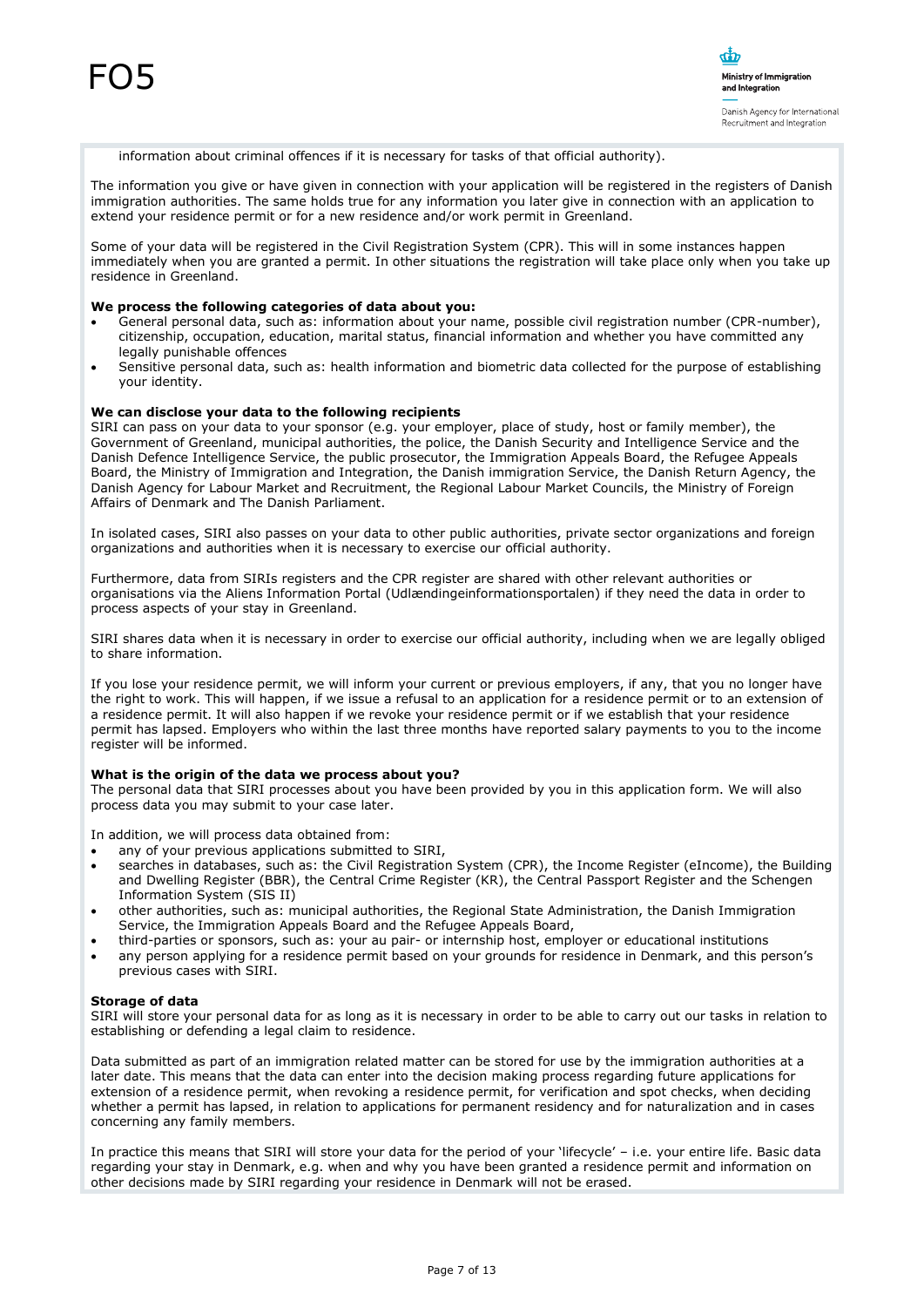

Finally, it must be mentioned that data will be transferred to the Danish National Archives in accordance with the Danish Archives Act.

#### **Your rights**

Under the GDPR you have a number of rights in relation to our processing of data about you:

*The right to know what kind of data we process about you* 

You have the right to ask what kind of data we are processing about you and be granted access to these data. If you request access to your data, your application will be processed in accordance with the GDPR's regulations governing right of access. If there are other regulations which provide you with greater access than the GDPR affords, your request for access will be processed in accordance with these regulations as well. These additional regulations may include those contained in the Public Administration Act that governs freedom of information requests.

*The right to rectification (data correction) and the right to have your data erased* 

You have the right to request that corrections be made to personal data about you that you find inaccurate. In specific situations, you also have the right to have your data erased. As a rule, information can only be erased, if it is not necessary for processing your case as SIRI is obliged to record and register information in accordance with the Public Administration Act.

#### *The right to restriction of processing*

In some situations, you have the right to restrict the processing of your personal data. Where processing has been restricted, SIRI may thereafter, with the exception of storage, only process your data with your consent unless the purpose of the processing is to establish or defend a legal claim, to protect another person or for reasons of important public interest.

#### *The right to object*

In some situations, you have the right to object to otherwise legal processing of your personal data. This means that you can request that your data is erased, corrected or restricted. You can read more about your rights in the Danish Data Protection Agency's guidelines about GDPR at datatilsynet.dk. If you would like make use of your rights under the GDPR, contact SIRI.

#### **Complaints to the Data Protection Agency**

You have the right to submit a complaint to the Data Protection Agency if you are dissatisfied with the way we process your personal data. Contact information for the Data Protection Agency is available at datatilsynet.dk.

#### 8. Signature (applicant)

**By signing below, I confirm that the information I have given in this form is correct and that I have read and accepted the terms laid out in section A-C.** 

#### **If I ticked the box in Section 5. A, I also confirm that I have read and accepted the terms laid out in Section 5.**

Date and place Signature

#### Have you remembered everything?

If your application for a residence and work permit in the Faroe Islands is completed correctly and contains the required documents, we can process the case faster.

It is therefore important that you make certain that part 1 of this form has been completed correctly and that you have included the necessary documents.

We recommend using the checklist below to verify that the application is complete and correct.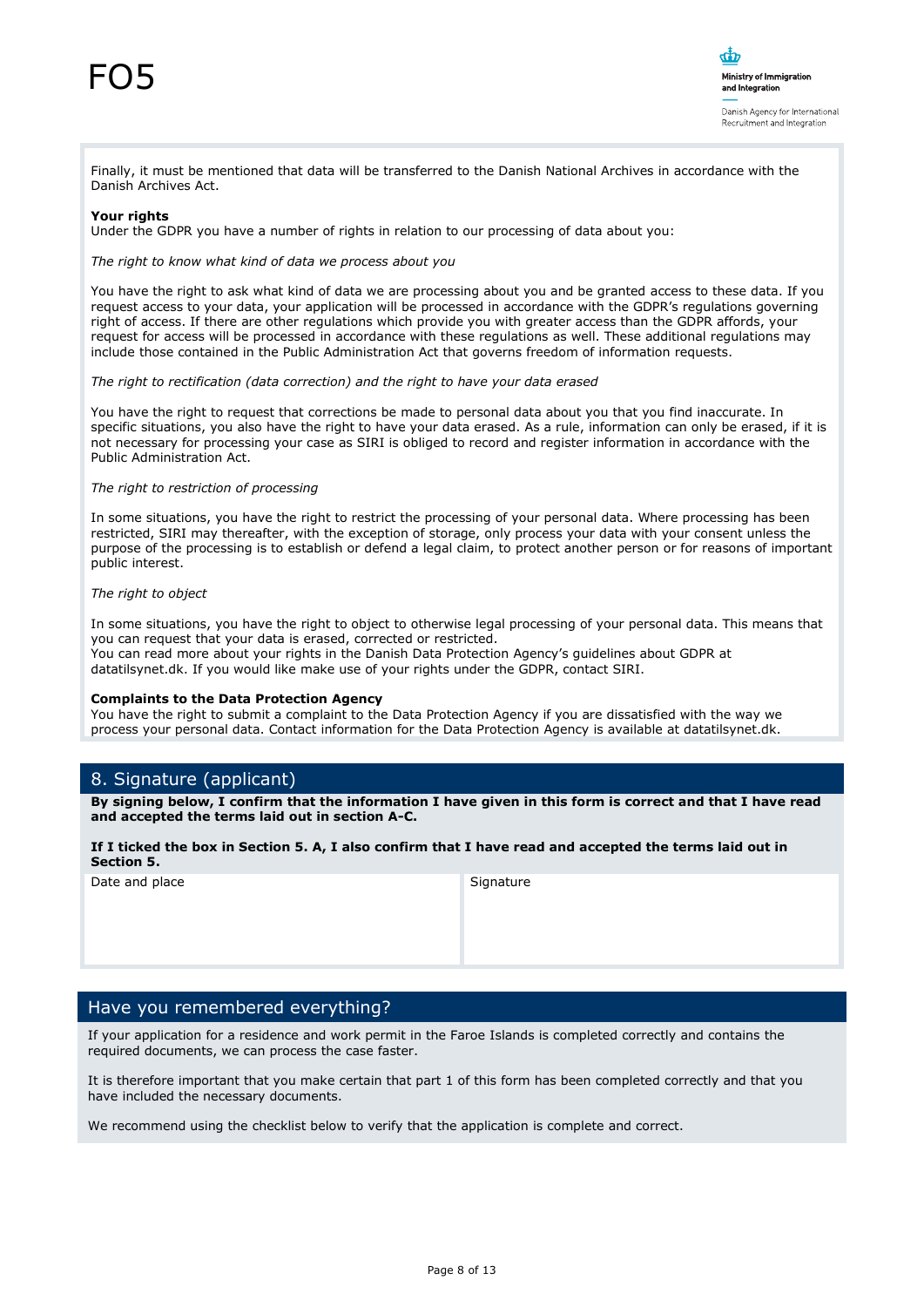

### Checklist (applicant)

#### **Before submitting your application, please make sure you have included the following (tick the boxes):**

 $\Box$  Copy of your passport (all pages including the cover).

 $\Box$  Copy of employment contract including a job description and information about your salary and terms of employment. The employment contract must not be more than 30 days old and must be signed.

 $\Box$  Copy of educational documents including an authorised translation into Danish or English, if required, if you are submitting a first time application.

 $\Box$  Copy of proof of authorisation to work in your field, if he job requires a Danish or a Faroese authorization and you are submitting a first time application.

□ Documentation of received salary for the period covered by your previous permit if you are applying for an extension.

#### **Please also remember to:**

 $\Box$  answer all questions in part 1 and

 $\Box$  sign and date section 8

**Remember to bring your original passport when you submit the application.**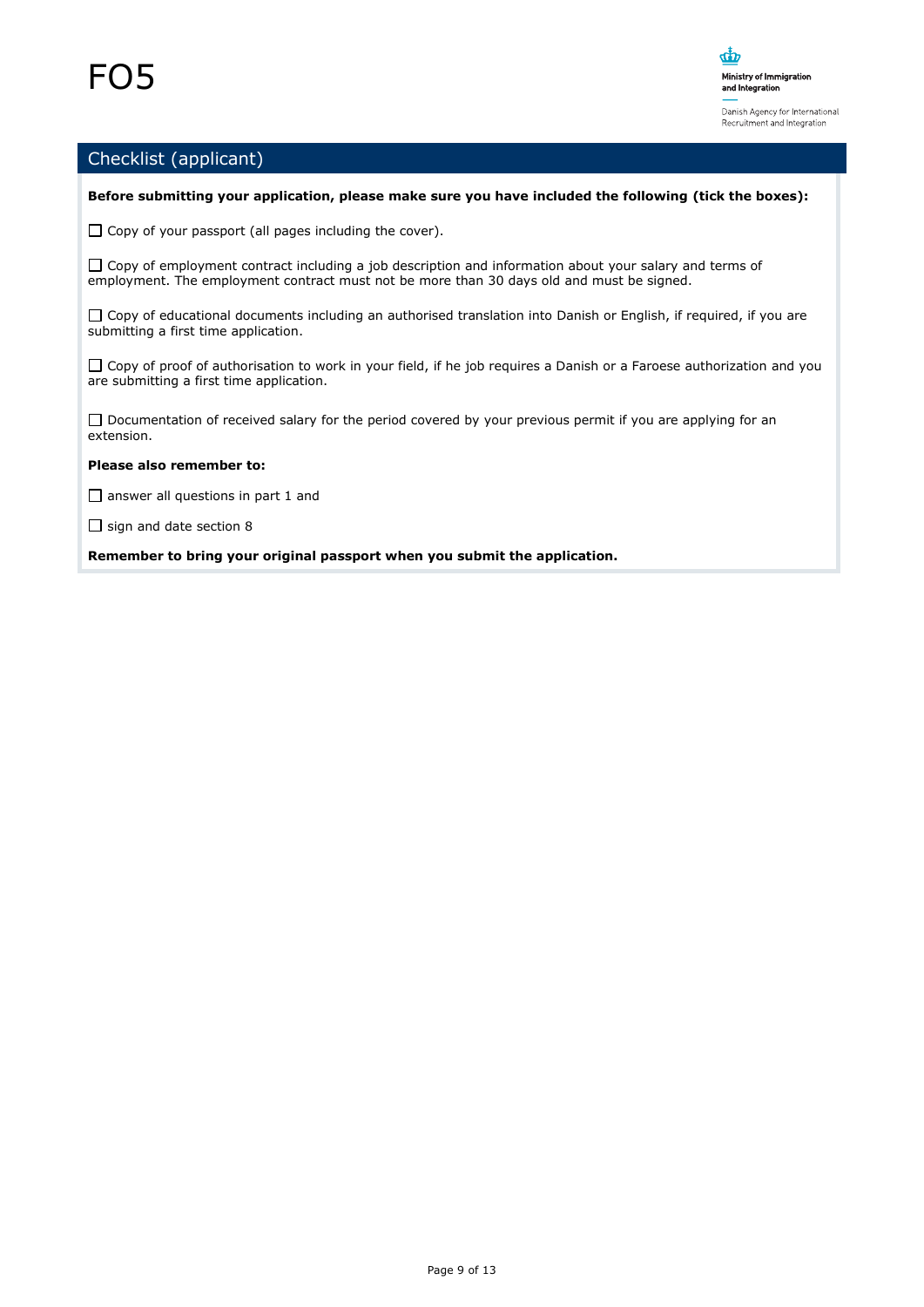### **Part 2** – to be completed by the employer (company)

| 9. Information about the employer PLEASE COMPLETE IN CAPITAL LETTERS |                           |  |
|----------------------------------------------------------------------|---------------------------|--|
| Employer (company) name                                              | V number                  |  |
| Address (street and number)                                          |                           |  |
| Post box                                                             | Postal code and city/town |  |
| Telephone number                                                     |                           |  |
| E-mail address                                                       |                           |  |
| Contact person                                                       |                           |  |

| 10. Applicant (employee)                                                                 | <b>PLEASE COMPLETE IN CAPITAL LETTERS</b> |  |
|------------------------------------------------------------------------------------------|-------------------------------------------|--|
| The employer must state the name, date of birth and nationality of the foreign employee. |                                           |  |
| Surname                                                                                  | Given name(s)                             |  |
| Date of birth (day, month, year)                                                         | Nationality                               |  |

### 11. The reason for submitting the application

Depending on the applicant's reason for submitting the application, the employer must complete different sections of the application form. It is therefore necessary for the employer to receive information from the applicant on which type of application the applicant is submitting.

The applicant has supplied information about this in section 3 in part 1 of the form. Which type of application is the applicant submitting? **(tick one box only)**

- $\Box$  First time application for a residence and work permit
- $\Box$  Extension of a residence and work permit

### 12. Collective bargaining agreement **PLEASE COMPLETE IN CAPITAL LETTERS**

In the event of a hearing of the Faroese Government, the employer must answer the following question.

Is the applicant's terms of employment covered by a valid Faroese collective bargaining agreement that you (the employer) are a party to, either due to your company's membership of an employer confederation or by having entered into a collective bargaining agreement with a labour union?

No. 2008 No. 2009 No. 2009 No. 2009 No. 2009 No. 2009 No. 2009 No. 2009 No. 2009 No. 2009 No. 2009 No. 2009 No

If **yes**, please state which collective bargaining agreement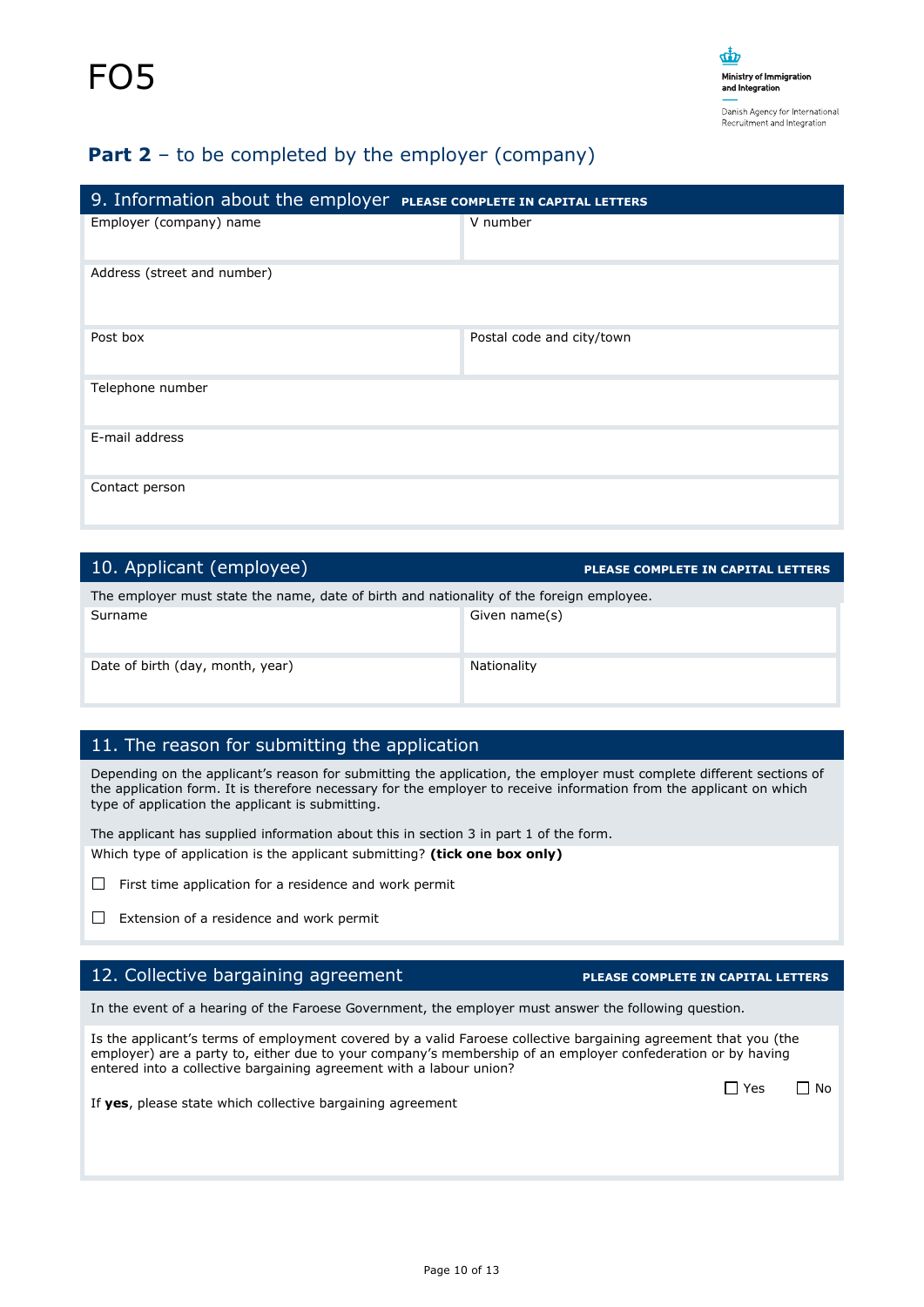

| 13. Information about the terms of employment                                                                                                                                                                                                | PLEASE COMPLETE IN CAPITAL LETTERS |  |
|----------------------------------------------------------------------------------------------------------------------------------------------------------------------------------------------------------------------------------------------|------------------------------------|--|
| <b>Note</b> that it is important to answer all questions below. It is also important that the answers are consistent with the<br>information contained in the enclosed employment contract and with the information contained in appendix 1. |                                    |  |
| What job position will the applicant (the employee) be holding in the Faroe Islands?                                                                                                                                                         |                                    |  |
| Please provide a description of the job position and its primary responsibilities:                                                                                                                                                           |                                    |  |
| Period of employment:                                                                                                                                                                                                                        |                                    |  |
| $From: ________$                                                                                                                                                                                                                             |                                    |  |
| Hourly or monthly salary before taxes, not including benefits such as employer-paid housing or other paid benefits<br>(state amount in DKK):                                                                                                 |                                    |  |
| DKK and the contract of the contract of the contract of the contract of the contract of the contract of the contract of the contract of the contract of the contract of the contract of the contract of the contract of the co               |                                    |  |
| Will the applicant (employee) receive employer-paid housing?                                                                                                                                                                                 |                                    |  |
| If yes, please state the amount in DKK:                                                                                                                                                                                                      | $\Box$ Yes<br>$\Box$ No            |  |
|                                                                                                                                                                                                                                              |                                    |  |
| Is the employer providing the applicant with housing free of charge?                                                                                                                                                                         | $\Box$ No<br>$\Box$ Yes            |  |
| If yes, please state the value of the free housing in DKK:                                                                                                                                                                                   |                                    |  |
|                                                                                                                                                                                                                                              |                                    |  |
| Will the employer be paying for other employee expenses?                                                                                                                                                                                     |                                    |  |
| If yes, please list the expenses and their value in DKK:                                                                                                                                                                                     | $\Box$ Yes<br>Π No                 |  |
|                                                                                                                                                                                                                                              |                                    |  |
|                                                                                                                                                                                                                                              |                                    |  |
| Number of hours applicant is to work each week:                                                                                                                                                                                              |                                    |  |
| Does the offered job require Danish or Faroese authorisation?                                                                                                                                                                                | $\Box$ Yes<br>$\square$ No         |  |
| If yes, the applicant must include proof of authorisation.                                                                                                                                                                                   |                                    |  |

### 14. Sworn declaration that the applicant's salary, terms of employment and position remain unchanged

The employer must only complete section 14 if the employee is applying for an **extension**. If the employee is submitting an application for a new residence and work permit (first time application), the employer should proceed to section 15.

In order for applicant to qualify for a residence and work permit extension, the applicant must continue to meet the conditions for the original permit.

This means that:

- the applicant's job position and place of work must have remained unchanged throughout his or her employment,
- the applicant must have worked and received his or her salary throughout this period and
- the applicant's salary and terms of employment must remain unchanged.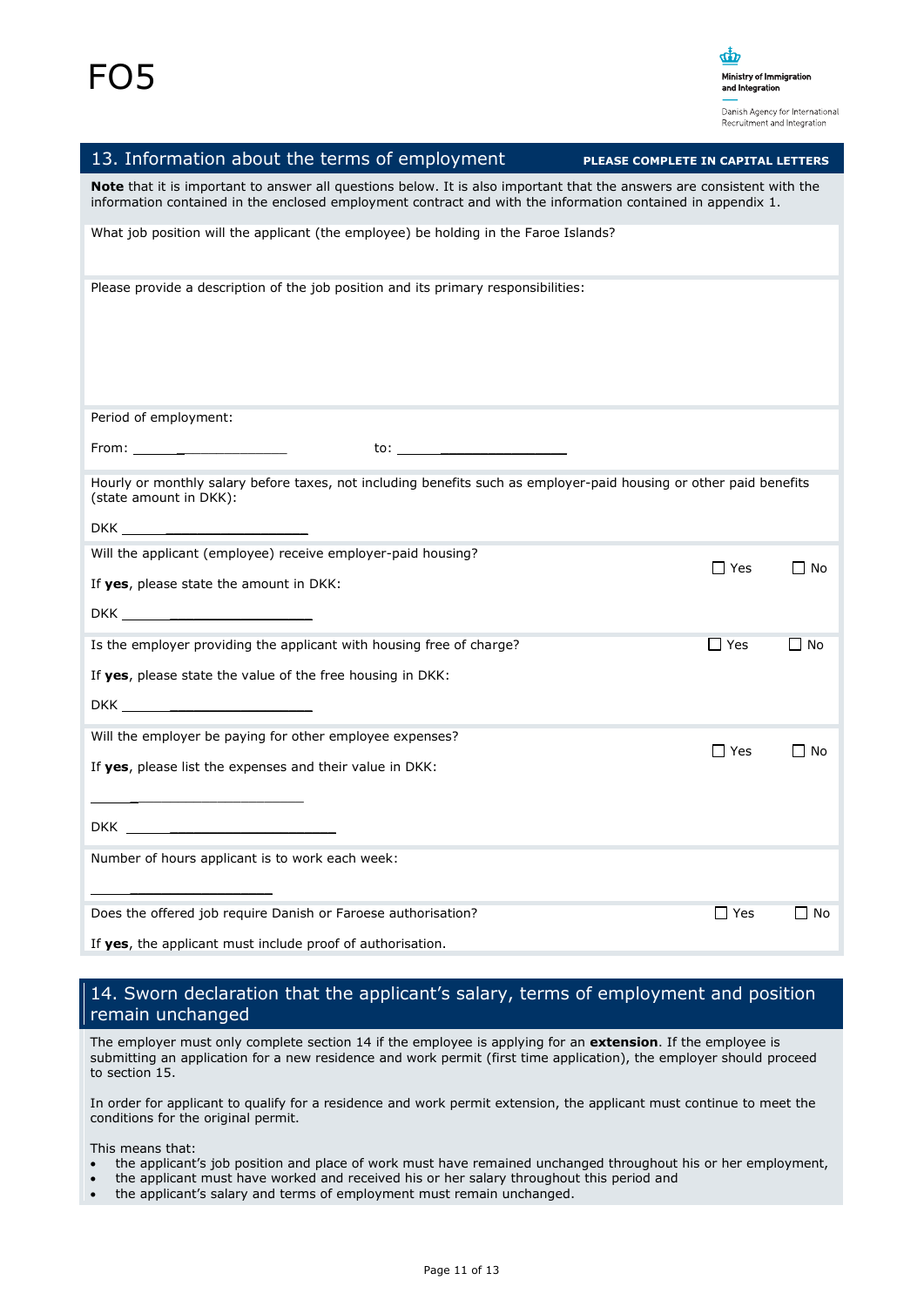# FO5



**Note:** A wage increase due to changes in the collective bargaining agreement or cost of living adjustments is not considered a change in the applicant's terms of employment.

The employer is asked to declare below whether the applicant's salary, terms of employment, position and place of employment remain unchanged.

(Tick one box only)

**A.** I solemnly swear that the applicant's salary, terms of employment, position and place of employment remain **unchanged**.

**B.** | I am uncertain whether the applicant's salary, terms of employment, position or place of employment have changed.

#### 15. Employer's comments **PLEASE COMPLETE IN CAPITAL LETTERS**

#### 16. Sworn declaration (employer)

#### **A. Sworn declaration of correctness**

I solemnly swear that the information I have given in this application is correct and complete. If the information is found to be false or incomplete, I am subject to the following penalties:

- Fine or imprisonment of up to two years.
- I can be required by law to repay the expenses incurred by the Danish state as a consequence of the false or incomplete information.

#### **B. Sworn declaration of compliance with Faroese occupational health legislation when hiring employees under 18 years of age**

I solemnly swear that I, as an employer, comply with Faroese occupational health legislation when hiring employees under 18 year of age.

#### 17. Signature – employer

**By signing below, I confirm on behalf of the above mentioned company that the information I have given in this form is correct and that the company has accepted the terms laid out in section A-B.** 

#### **If I ticked the box in Section 14. A, I also confirm that I have read and accepted the terms laid out in Section 14.**

Date and place Signature

#### Have you remembered everything?

If the application form for a residence and work permit in the Faroe Islands is completed correctly and all necessary documents are enclosed, we can process the application faster.

It is therefore important that the employer makes sure that part 2 of the form has been completed correctly.

We recommend using the checklist below.